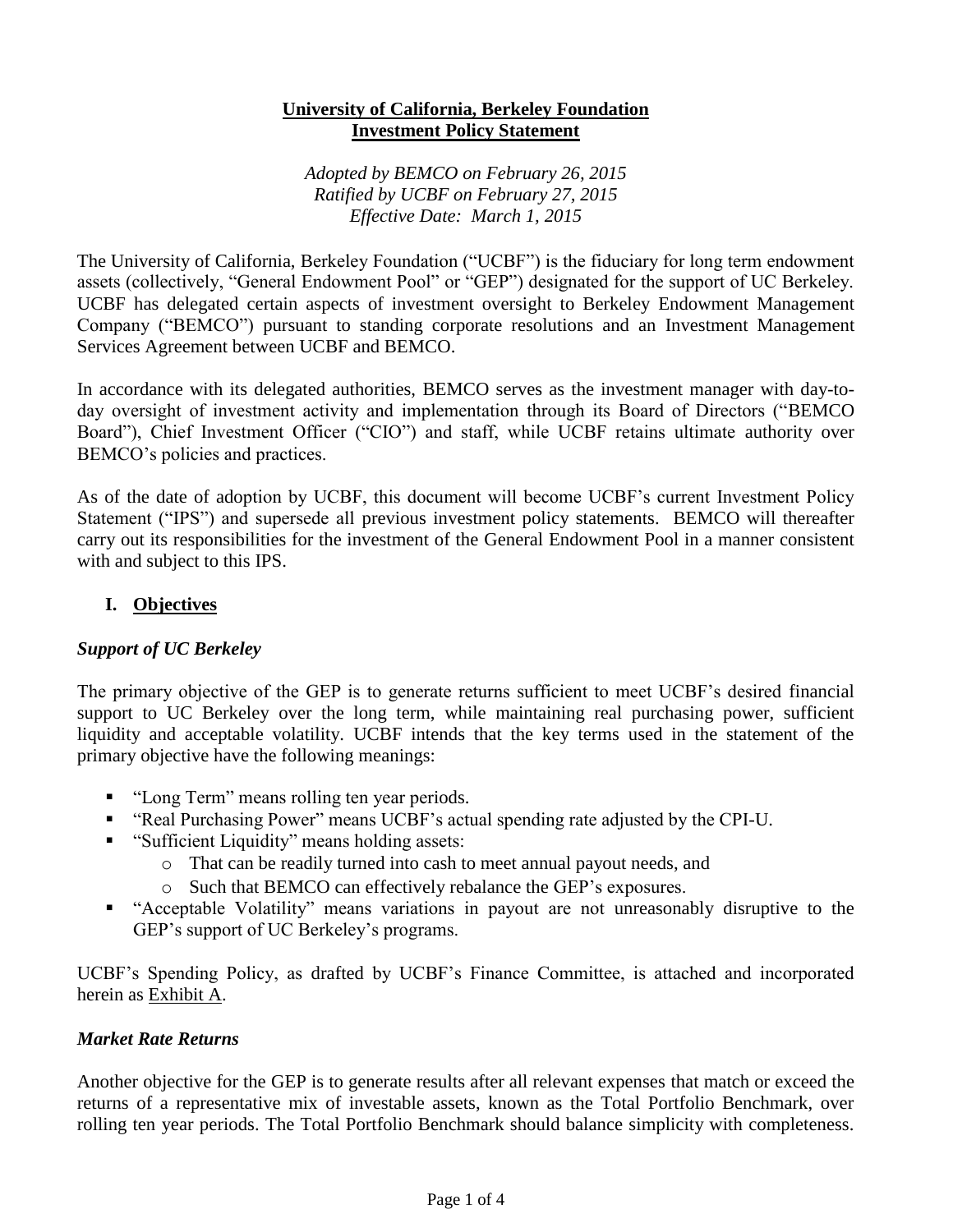The Total Portfolio Benchmark is attached and incorporated herein as Exhibit B. The Total Portfolio Benchmark may be revised from time to time by the BEMCO Board.

### *Demonstrable Skill in Investment Selection*

A final objective is for the GEP to demonstrate success in selecting investments, as measured by comparing performance after all relevant expenses versus the return and volatility measures of other investable optionsover rolling five year periods. These investment-specific benchmarks should be stated at the time of investment, and shall be subject to revision from time to time by the Chief Investment Officer or the BEMCO Board, in a manner consistent with BEMCO's delegated authorities.

# **II. Risk**

It is recognized that investing is an inherently risky enterprise and the GEP should be constructed to consider risks in these three dimensions:

- **1. Shortfall:** Endowment returns fail to both fund UCBF's spending goals and offset inflation resulting in a decline in real purchasing power of the corpus
- **2. Excess Volatility:** Endowment returns are so volatile as to disrupt the endowment's orderly support of the University or management of the portfolio
- **3. Illiquidity:** Endowment assets are not sufficiently liquid to fund payout needs or to be reallocated among investments

A successful portfolio addresses these risks and balances sufficient returns with volatility and liquidity. Nevertheless, drawdowns come with exposure to financial markets and are to be expected intermittently, resulting in the GEP falling as much as 30% in value.

### **III.Asset Allocation**

### *General Principles*

BEMCO is expected to invest the GEP to meet the objectives stated above, while balancing prudent diversification and sufficient concentration. Diversification in asset classes, strategies, geographies and managers is meant to reduce the overall volatility of the portfolio. Concentration is meant to ensure the portfolio reflects BEMCO's best thinking, and the benefits of those insights are sized so as to meaningfully impact total portfolio performance.

Endowment investing is unique in that it involves a conceptually infinite time horizon. Consequently, BEMCO should be in a position to earn the higher returns, if available, that can come from greater illiquidity or volatility due to this longer perspective.

BEMCO's portfolio consists of a relatively small group of managers operating in complex, global financial markets. The level of complexity taken on by BEMCO in performing its responsibilities should be managed with considerable care. It is acknowledged that BEMCO's relatively more limited resources may lead to different portfolio construction outcomes than other peer institutions.

As a result of evolving capital markets, the asset allocation process is a dynamic one. BEMCO should set ranges to reflect a breadth of capital market circumstances, and should set targets based on its best judgment of how to meet the objectives. Targets should be reviewed and revised as necessary or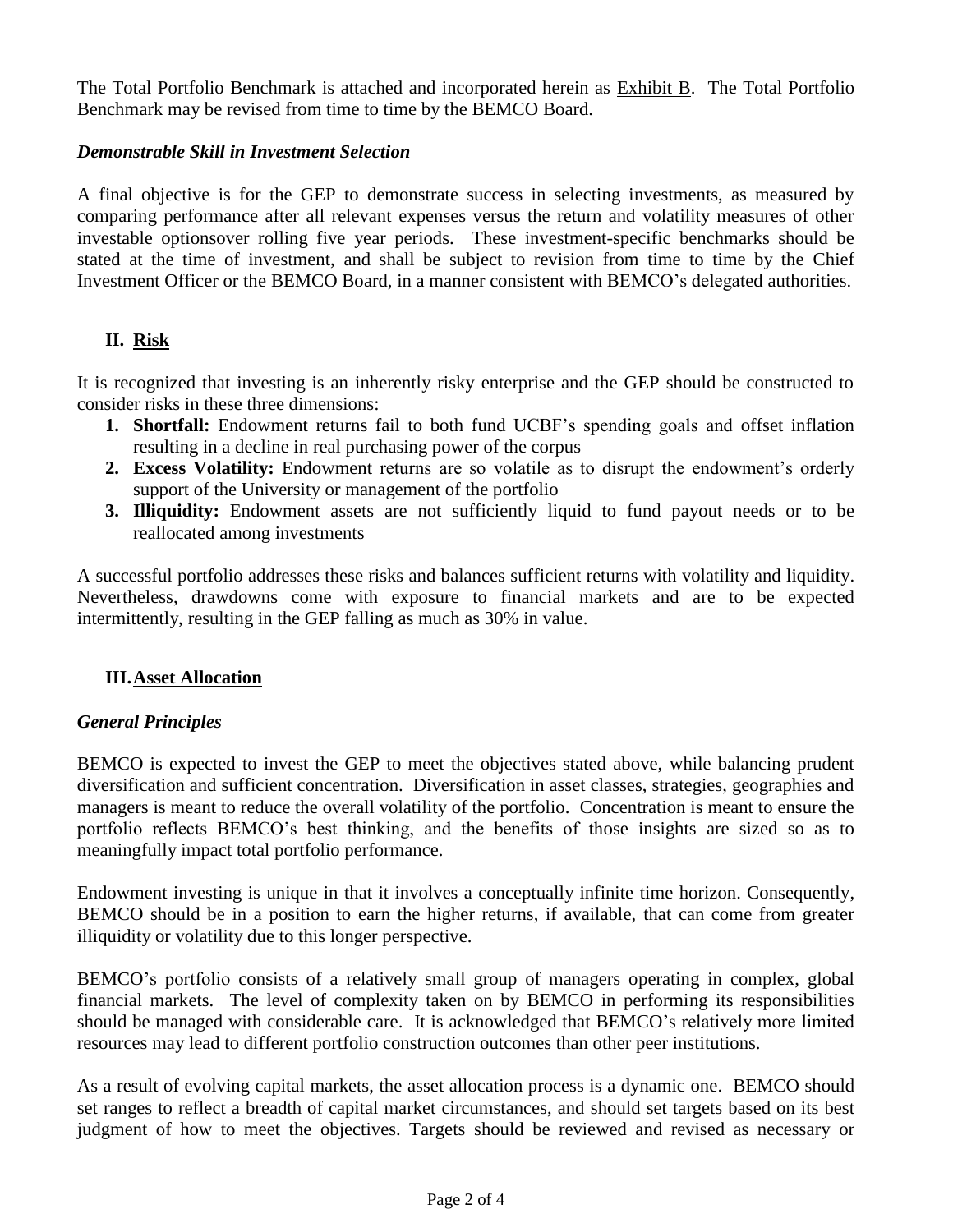appropriate but in any case no less than every two years. Ranges should be revised less frequently. The initial ranges and targets are attached and incorporated herein as Exhibit C and may be revised from time to time by the BEMCO Board.

### *Framework*

The portfolio is to have an equity orientation, based on the belief that equity-like returns over the long term are the best method to generate returns that will meet the Objectives. A pure equity portfolio has a high level of volatility, and so a balanced approach using different investment types or strategies will be employed so as to dampen that volatility.

BEMCO will categorize assets into four groups:

- **1. Equities**: Assets that are heavily tied to equity markets, and expected to generate equity-like returns and volatility
- **2. Diversifying Assets**: Assets that are intended to generate equity-like returns, but with less correlation to or volatility than the equity markets
- **3. Excess Return**: Assets that are intended to meaningfully outperform equity markets over the long term, with less emphasis on interim volatility or liquidity
- **4. Defensive Assets**: Assets that are intended to preserve their value and liquidity across a variety of markets

### **IV.Other Considerations**

#### *Allowable Investments*

BEMCO will invest the GEP in a mix of funds or accounts managed by third party investment firms and direct holdings of individual securities or assets. BEMCO may utilize direct holdings of exchange traded funds, futures, options or swaps to create or alter market exposure within the total portfolio. All activity is conducted with the oversight of the BEMCO Board and administration by UCBF's Finance team. Direct holdings of derivatives require prior approval of the BEMCO Board.

### *Liquidity*

The GEP has liquidity demands from its annual payout and in the management of its legal commitments to drawdown funds. Additionally, the portfolio needs to be able to respond to changing market conditions, and have the flexibility to lean towards areas of absolute or relative attractiveness. To address all of these needs, care must be given to the level of liquid assets in the portfolio and the level of future funding commitments made. In particular, there should be an awareness of how liquidity can change in periods of tumult.

Nevertheless, the permanent nature of the GEP's capital should enable it to accept lower levels of liquidity in instances where the capital is likely to earn a sufficient premium.

#### *Leverage*

While BEMCO may invest in funds that utilize differing forms of leverage, the portfolio as a whole is to remain unlevered. Unlevered means that the total notional exposure of the portfolio should not exceed 100% of the assets. Exceptions to this policy are as provided below: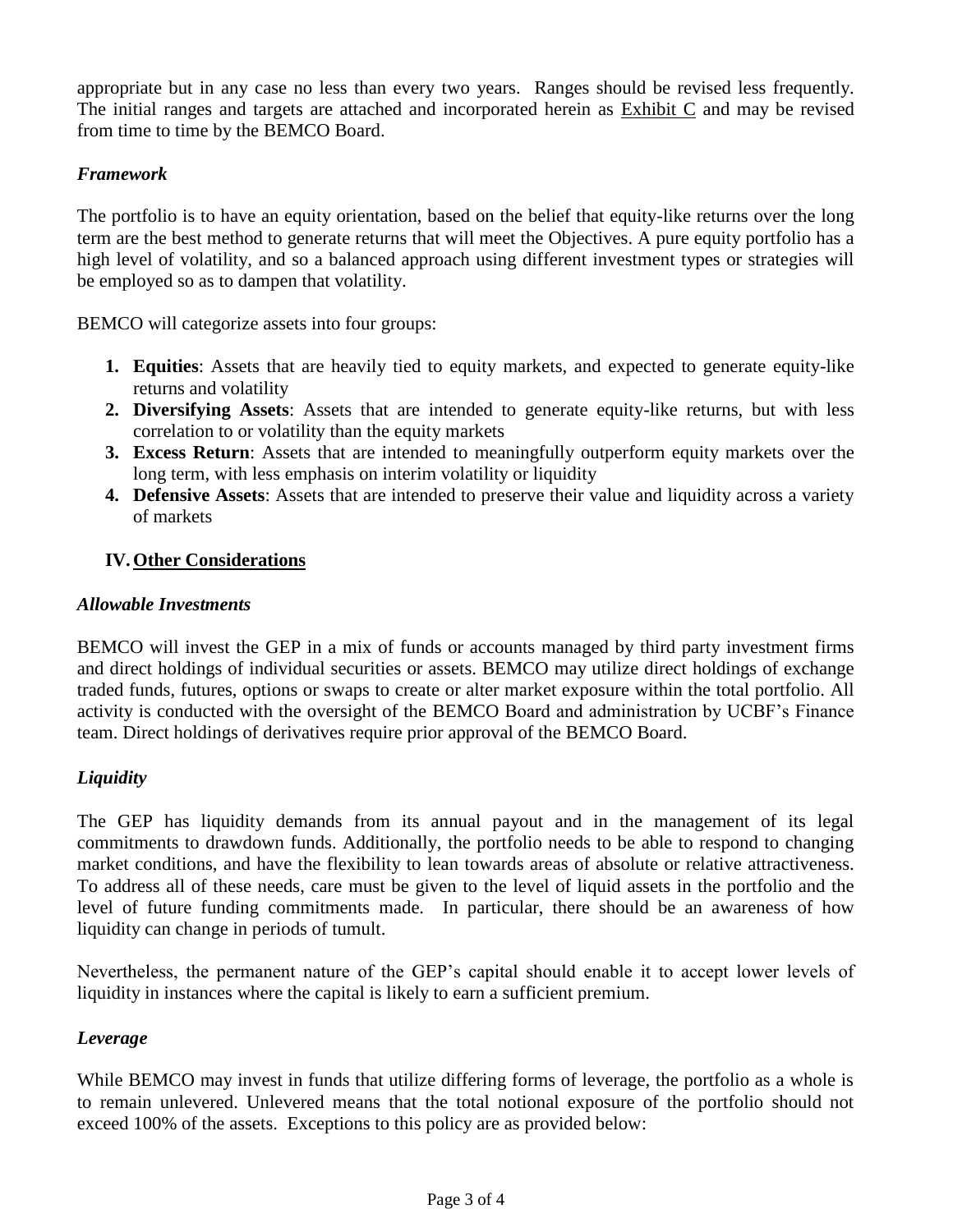- Line of Credit: Subject to UCBF's approval and oversight, the BEMCO Board may approve a line of credit created to address temporary liquidity needs in an amount not to exceed 10% of assets.
- Special Circumstances: In instances where BEMCO may seek to adjust exposures in the portfolio in a way that exceeds the available liquid assets, the BEMCO Board must approve in advance transactions designed to reduce the net exposure of the portfolio. These circumstances should be exceedingly rare.

### *Review and Revision*

The BEMCO Board should review and consider revisions to this IPS, including its objectives, asset allocation targets and other components, as necessary or appropriate, but in any case no less than every three years.

### *Implementation*

The GEP is a complex mix of investment strategies, liquidity profiles, and asset types. It is recognized that making substantial changes to the portfolio's composition and hitting the targeted asset allocation levels will take years to accomplish in some categories.

### **V. Corporate Governance**

Proper oversight of investments includes being an informed, responsible participant in corporate governance matters affecting these investments, where reasonably possible and appropriate. BEMCO often works with third party investment managers who are experts in their respective fields, including the use of tools such as proxy voting to seek maximization of financial returns for the companies in which they invest. BEMCO will exercise or delegate to third party managers, when appropriate, the authority related to proxies and other governance mechanisms, with the primary mandate to maximize financial returns. Modifications and/or enhancements to these practices may be approved by UCBF, in consultation with BEMCO, in keeping with UCBF's role of representing the interests of the GEP's many and diverse stakeholders.

### **VI.Conduct**

BEMCO is a representative of UC Berkeley to the investment community, and the community at large. As such, it should conduct itself in such a way as to reflect well on the institution it represents and seek to uphold the highest standards of professional conduct. The BEMCO Board and staff will adhere at all times to the then current Conflicts of Interest Policy, and actively avoid actual or potential conflicts.

As a California nonprofit public benefit corporation, UCBF is subject to the standards for investment or retention of assets set forth in the Section 5240 of the California Nonprofit Public Benefit Corporation Law. BEMCO will carry out its responsibilities in accordance with these standards and otherwise in good faith and in a manner consistent with the standard of care applicable to similar investment managers operating under similar circumstances.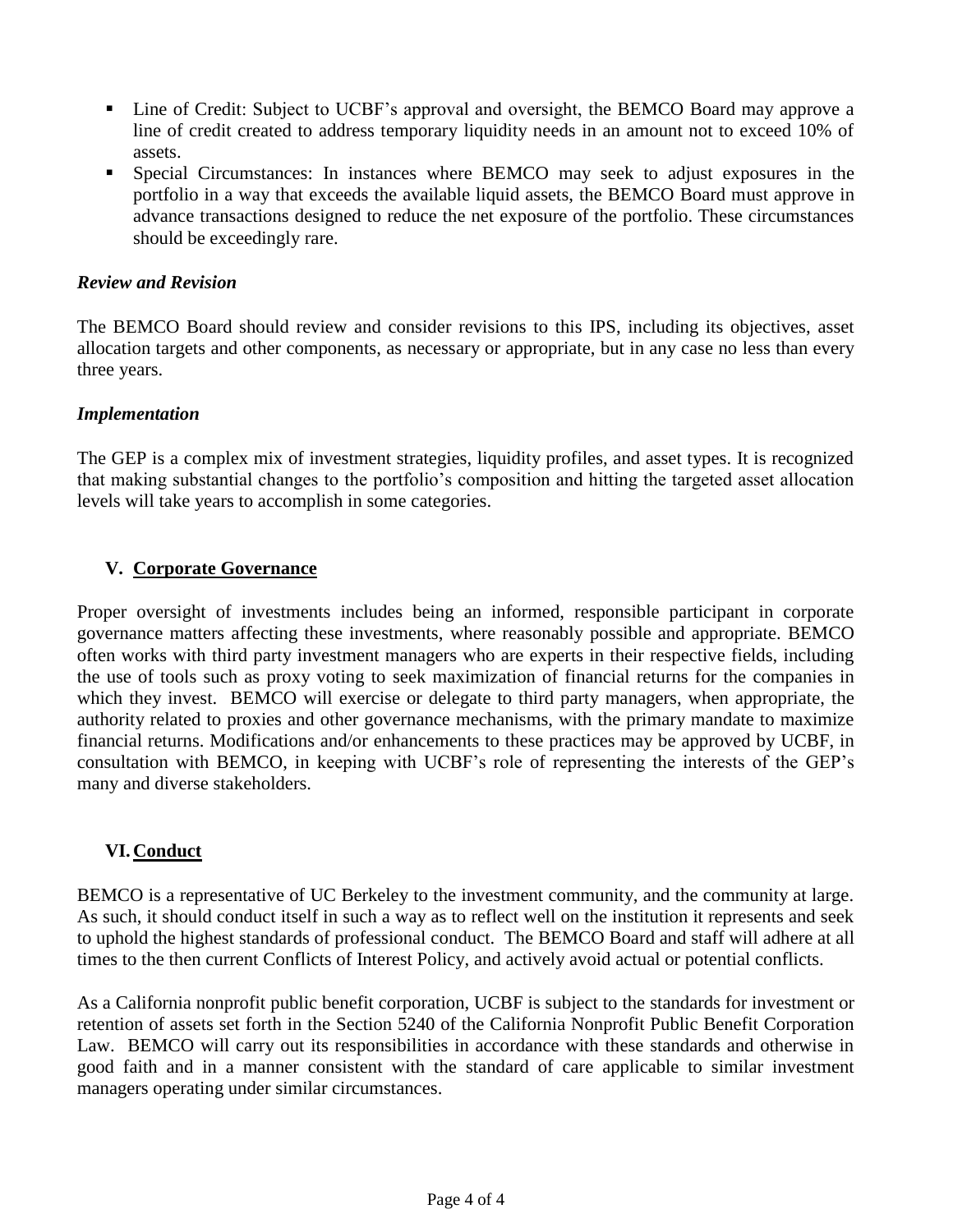# **UC Berkeley Foundation Endowment Payout Policy**

The UC Berkeley Foundation's (UCBF) payout policy is 4.00% of a twenty-quarter (five year) moving average market value of the general endowment pool. The Finance and Administration Committee, at its discretion, may recommend to the Executive Committee an alternative payout percentage, within a range of 3.5% to 4.5% for a specific payout year, giving due and prudent consideration to factors such as:

- a) desire for stability of funding from one year to the next for planning purposes;
- b) net investment return in current and prior years;
- c) prevailing market conditions and economic outlook and their potential impact;
- d) overall funding environment for the Berkeley campus;
- e) need to maintain the real purchasing power of the endowment; and
- f) total spending from the general endowment pool.

Total spending from the general endowment pool should not exceed 5.5% of a twenty-quarter (five year) moving average market value for a specific payout year. Total spending includes endowment payout, endowment cost recovery (currently 80 basis points), Berkeley Endowment Management Company (BEMCO) expenses, investment manager fees and other expenses. Managing total spending supports the endowment's financial objectives and encourages new endowment gifts.

The Finance and Administration Committee, at its discretion, may recommend to the Executive Committee an alternative payout percentage below 3.5%, or other spending control measures, to limit total endowment spending. The Executive Committee, after giving due and prudent consideration to the recommendation of the Finance and Administration Committee, proposes a payout percentage within a range of 3.5% to 4.5%, or below 3.5% if deemed advisable, for a specific payout year to the Board of Trustees for approval. The payout amount is calculated on a twentyquarter average<sup>1</sup> of the ending market value of the endowment at March in the current year. The Foundation distributes the payout to the campus in the first quarter of the following year.

The use of a twelve-quarter (three year) moving average market value shall continue for FY 17-18, and a twenty-quarter (five year) moving average market value shall be used beginning in FY 18-19.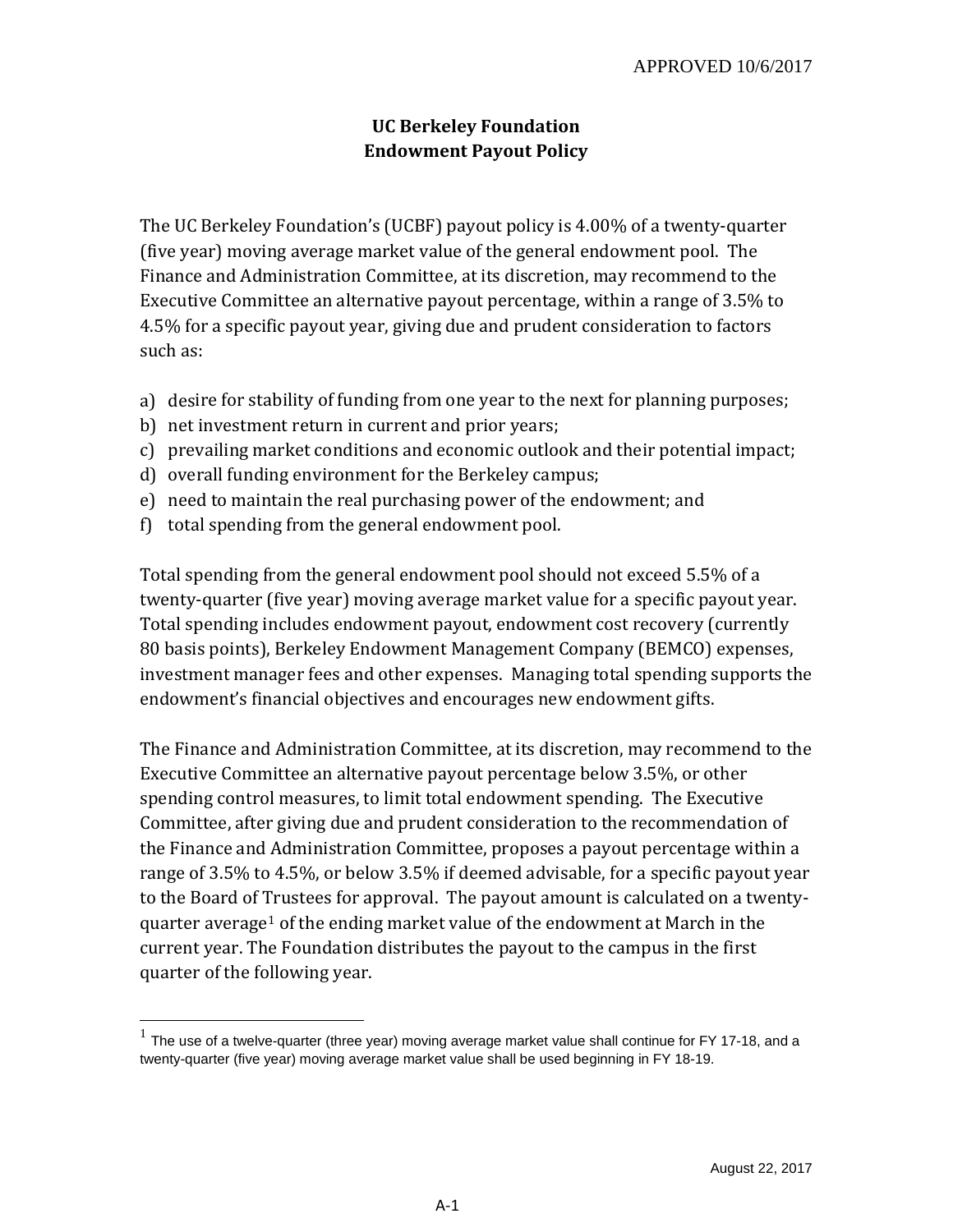#### **Exhibit B**

#### **TOTAL PORTFOLIO BENCHMARK**

The Total Portfolio Benchmark is:

82.5% MSCI All Countries World Index 17.5% Barclays Capital Treasury Bond Index